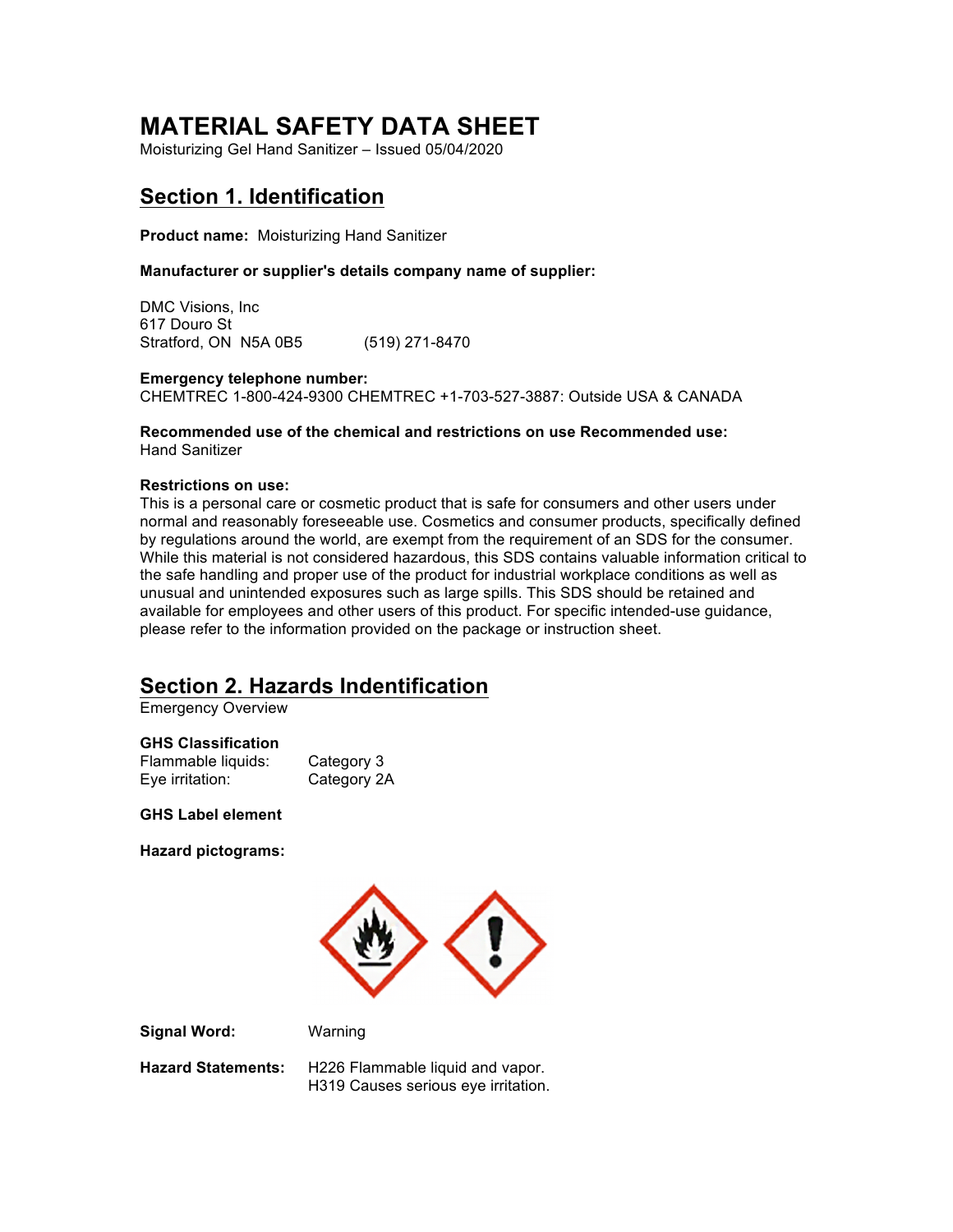**Precautionary Statements: Prevention:**

P210 Keep away from heat/sparks/open flames/hot surfaces. No smoking.

P233 Keep container tightly closed.

P241 Use explosion-proof electrical/ ventilating/ lighting/ equipment.

P242 Use only non-sparking tools.

P243 Take precautionary measures against static discharge.

P264 Wash skin thoroughly after handling.

P280 Wear protective gloves/ eye protection/ face protection. Response:

P303 + P361 + P353 IF ON SKIN (or hair): Take off immediately all contaminated clothing. Rinse skin with water/shower.

P305 + P351 + P338 IF IN EYES: Rinse cautiously with water for several minutes. Remove contact lenses, if present and easy to do. Continue rinsing.

P337 + P313 If eye irritation persists: Get medical advice/ attention.

#### **Storage:**

P403 + P235 Store in a well-ventilated place. Keep cool. **Disposal:** 

P501 Dispose of contents/ container to an approved waste disposal plant. Other hazards Vapors may form explosive mixture with air.

**NOTE:** MSDS data pertains to the product as delivered in the original shipping container(s). Risk of adverse effects are lessened by following all prescribed safety precautions, including the use of proper personal protective equipment.

### **Section 3. Composition/Information on Ingredients**

Name of Hazardous Ingredients ETHANOL CAS: 64-17-5 % by Volume: 70

### **Section 4. First Aid Measures**

#### **General Advice:**

In the case of accident or if you feel unwell, seek medical advice immediately. When symptoms persist or in all cases of doubt seek medical advice.

### **Eye Contact:**

Immediately flush eyes with plenty of water, occasionally lifting the upper and lower eyelids. Check for and remove any contact lenses. Continue to rinse for at least 10 minutes. Get medical attention if irritation occurs.

#### **Skin Contact:**

This product is formulated for use on skin but should be rinsed off when possible.

#### **Inhalation:**

If inhaled, remove to fresh air. Get medical attention if adverse health effects persist or are severe.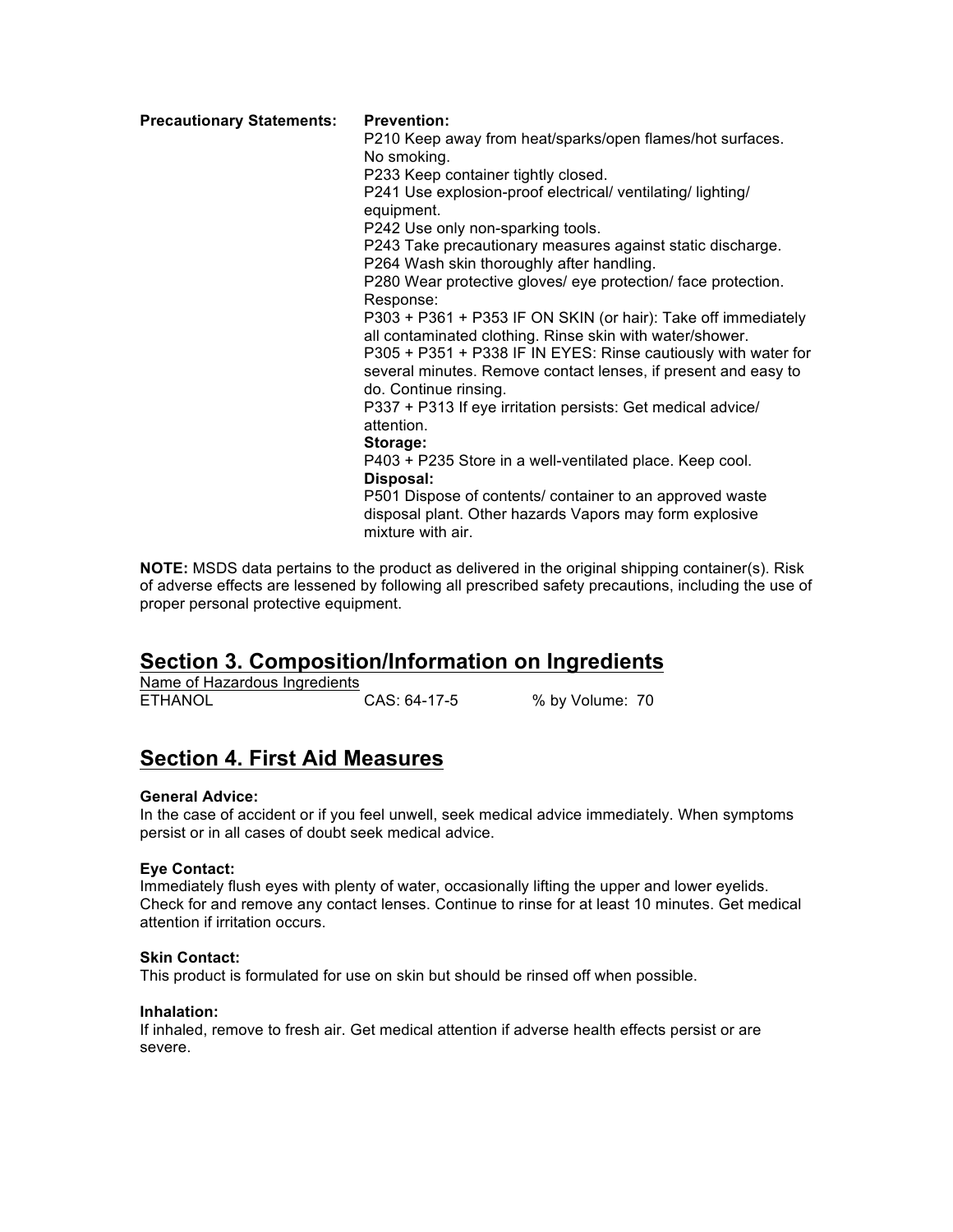#### **Ingestion:**

If material has been swallowed and the exposed person is conscious, give small quantities of water to drink. Do not induce vomiting unless directed to do so by medical personnel. If vomiting occurs, the head should be kept low so that vomit does not enter the lungs. Get medical attention if adverse health effects persist or are severe. Never give anything by mouth to an unconcious person.

#### **Most important symptoms and effects, both acute and delayed:**

#### **Symptoms/injuries after skin contact:**

Intended for hand use without causing irritation but if contacts other skin areas that may become irritated.

#### **Symptoms/injuries after eye contact:**

May cause irritation to the eyes.

#### **Symptoms/injuries after inhalation:**

May cause chronic nasal passage, throat, or lung irritation if breathed over a prolonged period of time in the form of a mist.

### **Section 5. Fire Fighting Measures**

| <b>Flash Point:</b>        | 77° C.                                                                                                |
|----------------------------|-------------------------------------------------------------------------------------------------------|
| <b>Flammable Limits:</b>   | Not available.                                                                                        |
| <b>Flammability:</b>       | Flammable in presence of open flames, sparks, shocks, heat, oxidizing<br>materials, and strong acids. |
| <b>Auto-ignition Temp:</b> | 399° C                                                                                                |

#### **Fire Fighting Procedures:**

Fire-fighters should wear appropriate protective equipment and self-contained breathing apparatus (SCBA) with a full face-piece operated in positive pressure mode. In case of fire, use water spray (fog), foam, dry chemical or CO2.

#### **Fire hazard:**

In a fire or if heated, a pressure increase will occur and the container may burst.

| <b>Products of Combustion:</b> | carbon oxides (CO, CO2) |
|--------------------------------|-------------------------|
| <b>Explosion Hazard:</b>       | Not available.          |

### **Section 6. Accidental Release Measures**

#### **Spill Clean up:**

Eliminate all ignition sources. Move containers from spill area. Dilute with water and mop up if water-soluble or absorb with an inert dry material and place in an appropriate waste disposal container. Dispose of via a licensed waste disposal contractor.

### **Section 7. Handling and Storage**

#### **Handling:**

Do not breathe vapor or mist. Do not ingest. No special precautions are necessary if used as intended. Wash thoroughly after handling.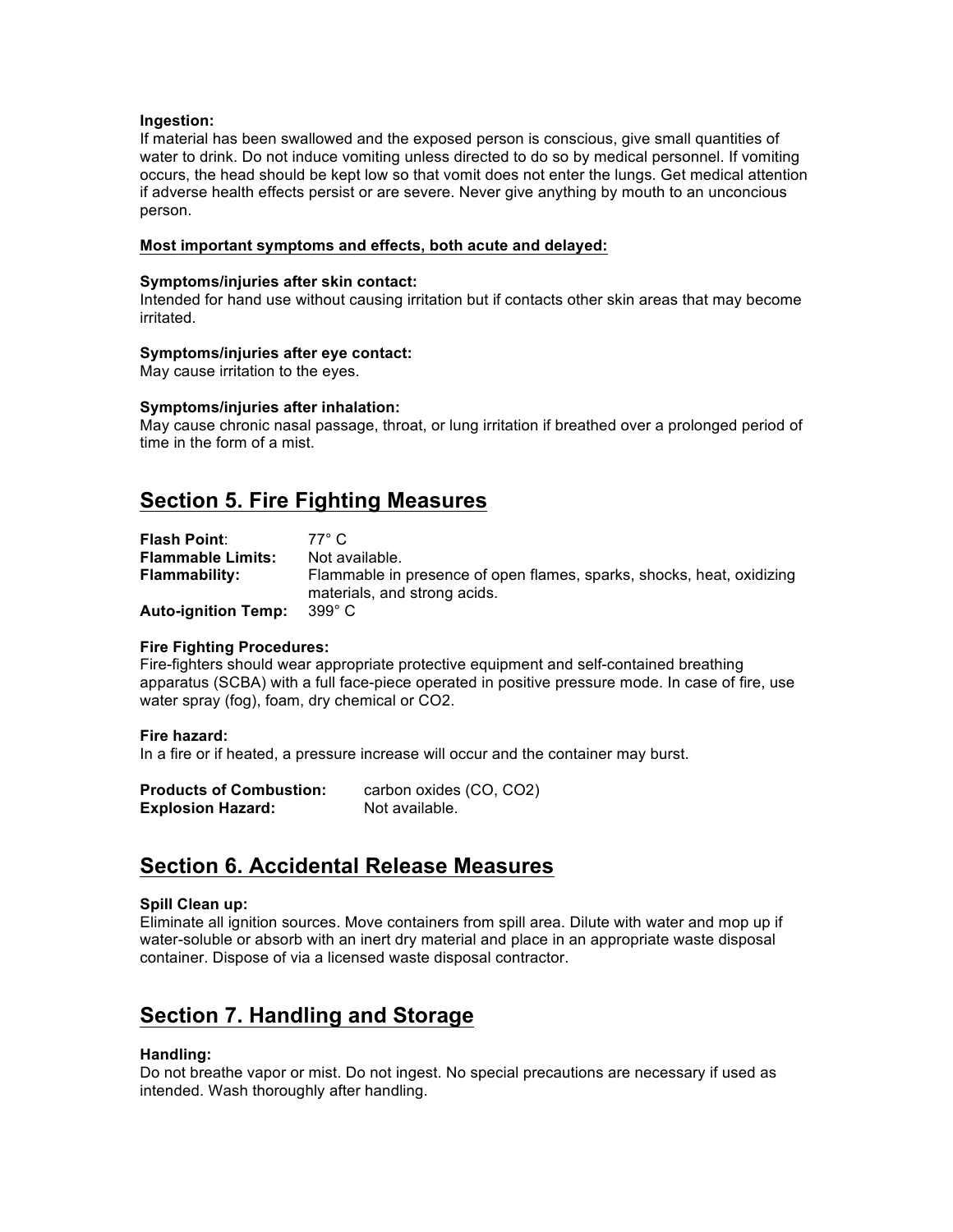#### **Storage:**

Store in original container protected from direct sunlight in a dry, cool and well-ventilated area, away from incompatible materials (see section 10) and food and drink. Store between the following temperatures: 4.4°C - 49°C (40°F - 120°F). Keep container tightly closed and sealed until ready for use. Do not store

### **Secton 8. Exposure Controls/Personal Protection**

| <b>Product name</b> | <b>Exposure Limits</b>                                                                                                                                                   |
|---------------------|--------------------------------------------------------------------------------------------------------------------------------------------------------------------------|
| Ethanol             | ACGIH TLV (United States). TWA: 200 ppm 8 hour(s).<br>OSHA PEL (United States). TWA: 400 ppm 8 hour(s).<br>ACGIH/OSHA (United States). STEL: 400 ppm 15<br>$minute(s)$ . |
|                     |                                                                                                                                                                          |

#### **Personal Protective Equipment (PPE)**

| Eyes:                  | Recommended. No special protection is required. Avoid contact with |
|------------------------|--------------------------------------------------------------------|
|                        | eves.                                                              |
| <b>Hands and Body:</b> | No special protective clothing is required.                        |
| <b>Respiratory:</b>    | A respirator is not needed under normal and intended conditions of |
|                        | product use. Use with adequate ventilation.                        |

## **Section 9. Physical and Chemical Properties**

| <b>Physical State:</b>   | Liquid [clear to opaque gel] |
|--------------------------|------------------------------|
| pH:                      | $6.3 - 8.5$                  |
| <b>Boiling Point:</b>    | 77°C (170.6°F)               |
| <b>Specific Gravity:</b> | 0.84                         |
| Colour:                  | Colourless                   |
| Odour:                   | Alcohol-like                 |
| <b>Vapor Pressure:</b>   | 0.8 kPa (6 mm Hg)            |
| <b>Vapor Density:</b>    | 2.08 [Air = 1]               |
| <b>Evaporation Rate:</b> | Not determined               |
| VOC (Consumer):          | Not available                |
| <b>Freezing Point:</b>   | Not available                |

# **Section 10. Stability and Reactivity**

#### **Stability and Reactivity:**

The product is stable.

#### **Incompatability:**

Avoid contact with strong oxidizers, excessive heat, sparks or open flame.

#### **Hazardous Polymerization:**

Will not occur.

#### **Hazardous Decomposition Products:**

Under normal conditions of storage and use, hazardous decomposition products should not be produced.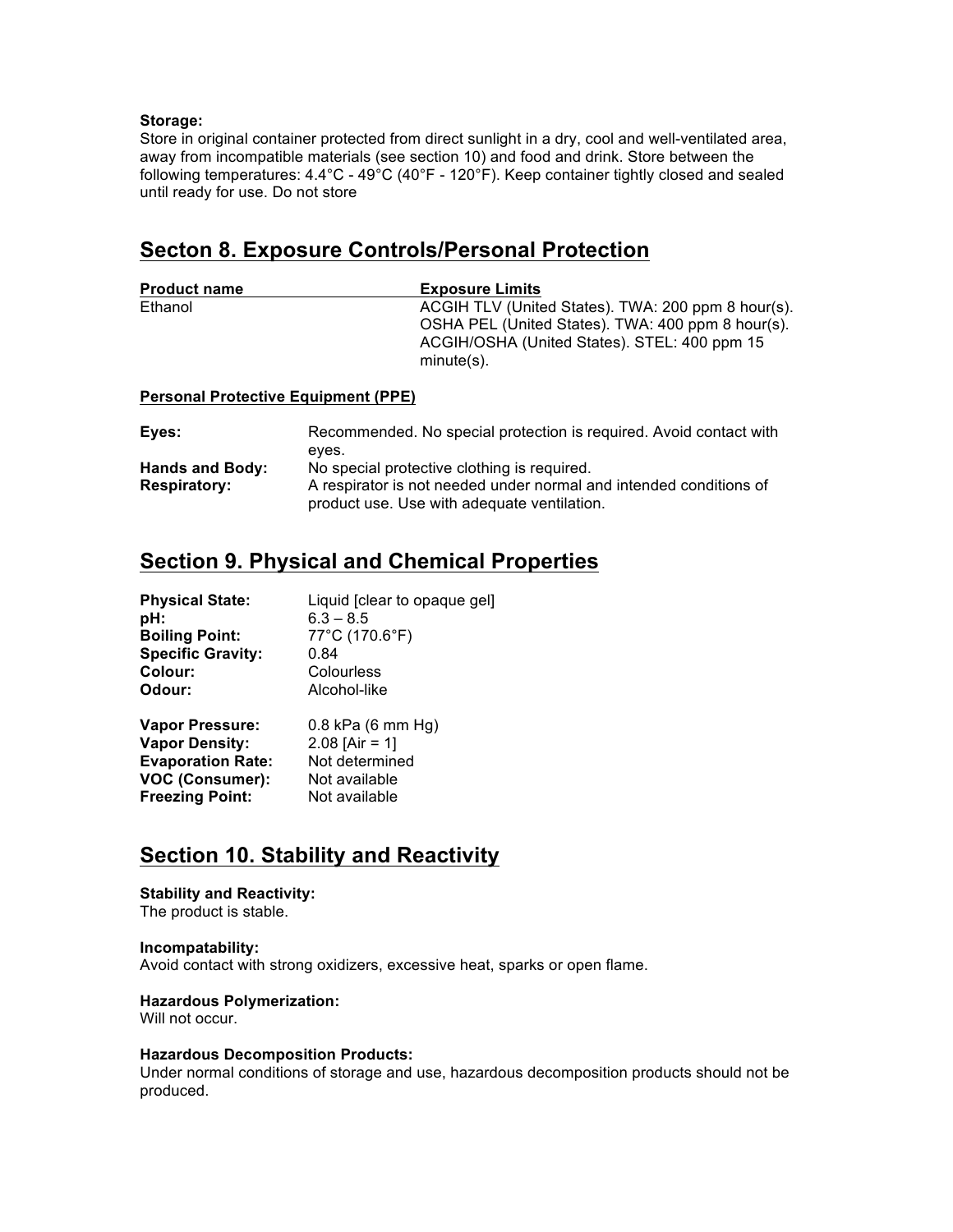# **Section 11. Toxilogical Information**

| <b>Acute Toxicity</b><br><b>Product/Ingredient Name</b> | Result                                                             | <b>Species Dose</b>                                                      | <b>Exposure</b>                                                      |
|---------------------------------------------------------|--------------------------------------------------------------------|--------------------------------------------------------------------------|----------------------------------------------------------------------|
| Ethanol                                                 | LC50 Inhalation Vapor Rat<br>LD50 Dermal<br>LD50 Oral<br>LD50 Oral | 16000 ppm<br>Rabbit 5030 mg/kg<br>5000 mg/kg<br>Rat<br>5045 mg/kg<br>Rat | 4 hours<br>$\overline{\phantom{0}}$<br>-<br>$\overline{\phantom{a}}$ |

#### **Acute Effects**

**Routes of Entry: Eye contact. Inhalation. Ingestion.**

- **Eyes:** Direct contact may cause irritation and redness. Inflammation of the eye is characterized by redness, watering and itching. Prolonged contact with eye tissue may cause severe and permanent eye injury (blindness).
- **Skin:** May cause slight irritation in sensitive individuals. Over-exposure by inhalation may cause respiratory irritation. Long-term exposure may cause headache, nausea or weakness.
- **Ingestion:** Harmful if swallowed. Moderately toxic and narcotic in high concentrations. Ingestion of excessive amounts may cause inebriation, headache, drowsiness, dizziness, mental confusion, fatigue or nausea.
- **Chronic effects** Contains material which may cause damage to the following organs: kidneys, liver, ears. Prolonged or repeated contact may dry skin and cause irritation. Over-exposure by inhalation may cause respiratory irritation.

### **Section 12. Ecological Information**

#### **Ecotoxicity Components**

**Ethanol**

**Toxicity to fish:**

LC50 (Pimephales promelas (fathead minnow)): > 1,000 mg/l Exposure time: 96 h

# **Toxicity to daphnia and other aquatic invertebrates:**

EC50 (Daphnia magna (Water flea)): > 1,000 mg/l Exposure time: 48 h

#### **Toxicity to algae:**

EC50 (Chlorella vulgaris (Fresh water algae)): 275 mg/l Exposure time: 72 h Method: OECD Test Guideline 201

### **Toxicity to daphnia and other aquatic invertebrates (Chronic toxicity):**

NOEC (Daphnia magna (Water flea)): 9.6 mg/l Exposure time: 9 d

**Toxicity to bacteria:** EC50 (Photobacterium phosphoreum): 32.1 mg/l Exposure time: 0.25 h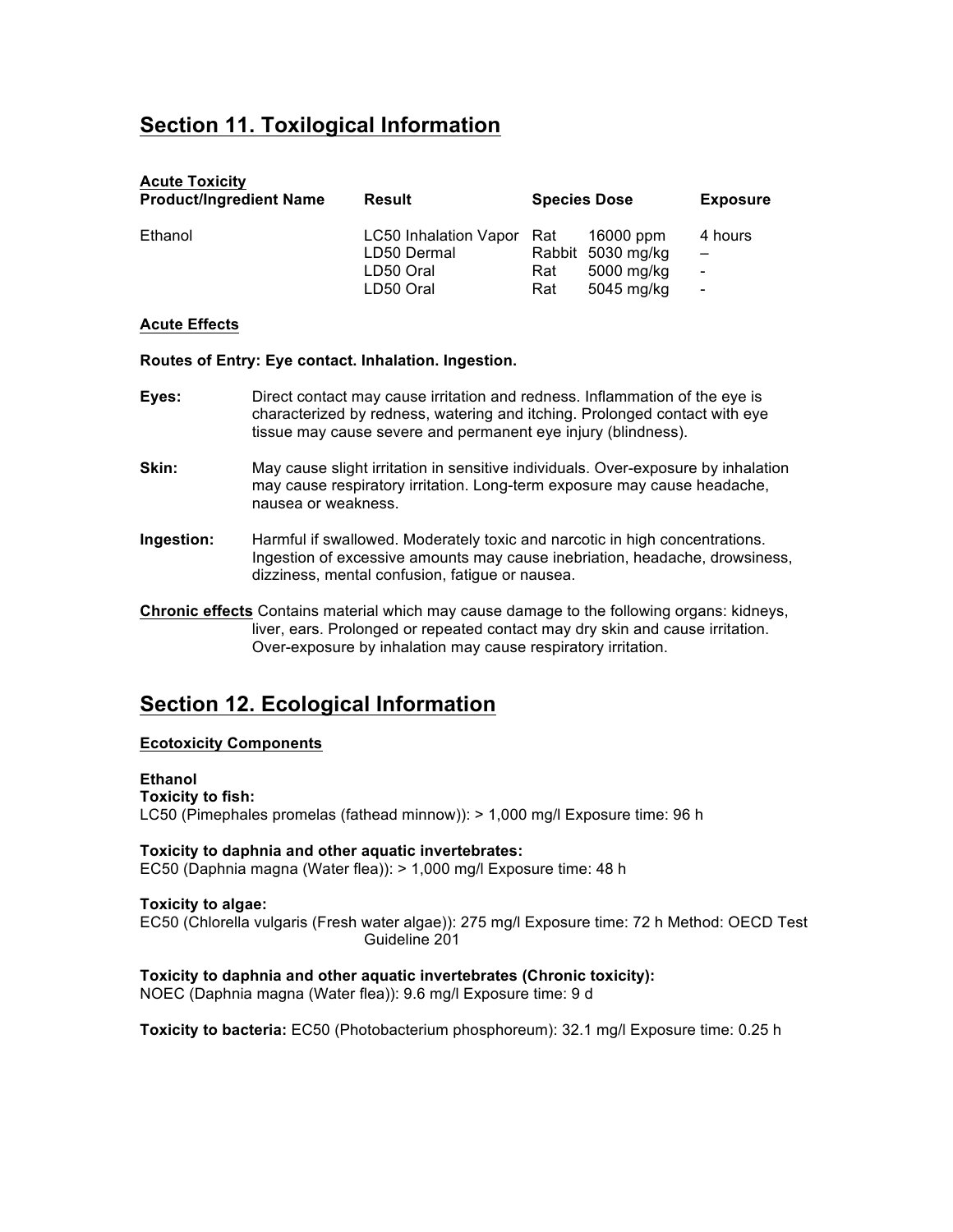# **Section 13. Disposal Considerations**

#### **Disposal methods Waste from residues:**

Dispose of in accordance with local regulations.

#### **Contaminated packaging:**

Dispose of as unused product. Empty containers should be taken to an approved waste handling site for recycling or disposal.

### **Section 14. Transport Information**

**International Regulation IATA-DGR UN/ID No.:** UN 1987 **Proper shipping name:** Alcohols, n.o.s. (Ethanol, Propan-2-ol) **Class:** 3 **Packing group:** III **Packing instruction (cargo aircraft):** 366 **Packing instruction (passenger aircraft):** 355 **IMDG-Code UN number:** UN 1987 SAFETY DATA

**SDS Number:** 400000000410 **Date of last issue:** 07/28/2020 **EmS Code:** F-E, S-D **Marine pollutant:** no **National Regulations TDG UN number:** UN 1987

### **Section 15. Regulatory Information**

The components of this product are reported in the following inventories:

TSCA On TSCA Inventory

- AICS On the inventory, or in compliance with the inventory
- DSL On the inventory, or in compliance with the inventory
- ENCS On the inventory, or in compliance with the inventory
- ISHL On the inventory, or in compliance with the inventory
- KECI On the inventory, or in compliance with the inventory
- PICCS On the inventory, or in compliance with the inventory
- IECSC On the inventory, or in compliance with the inventory
- NZIoC On the inventory, or in compliance with the inventory Canadian lists No substances are subject to a Significant New Activity Notification.